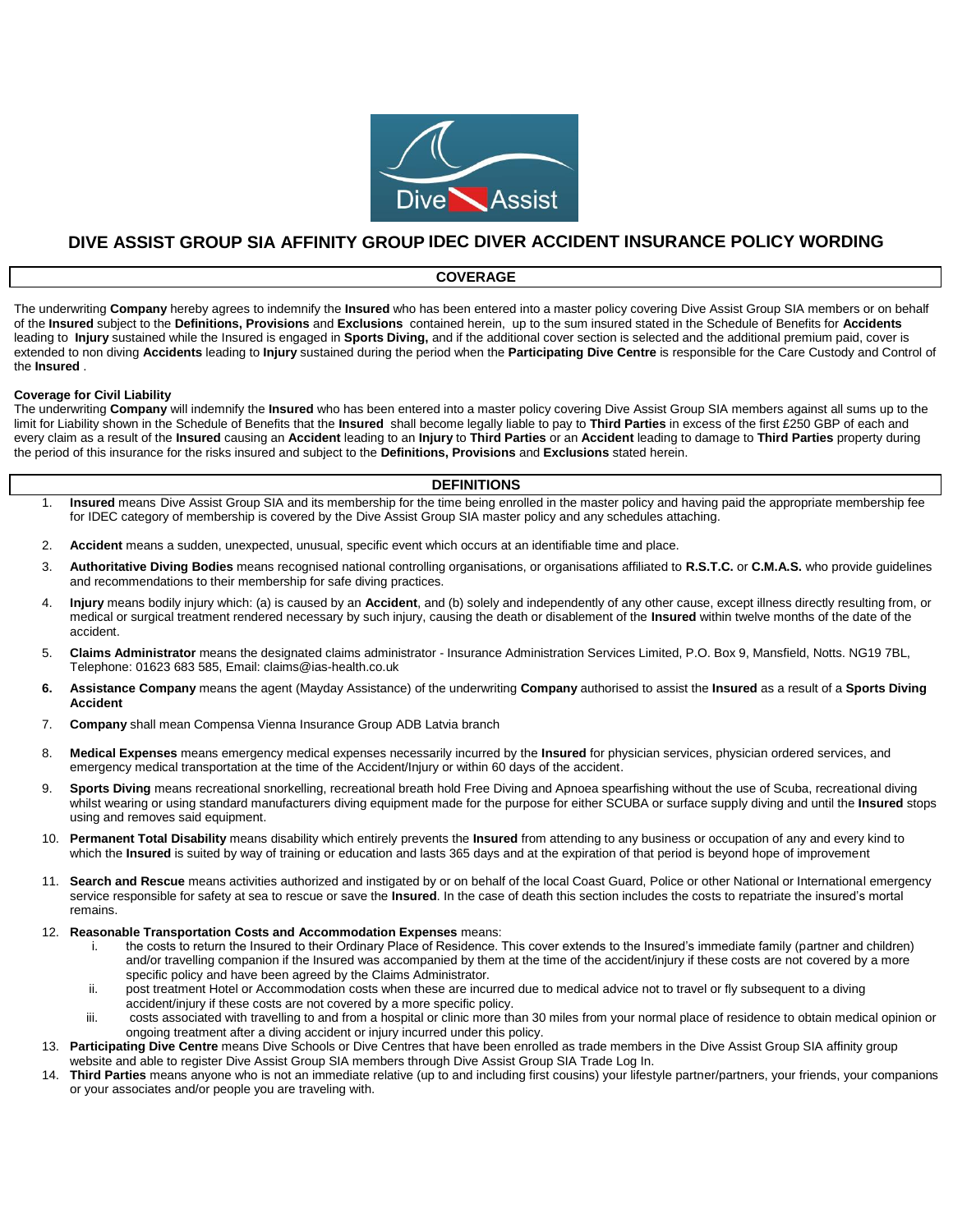**Provided always that:**

- 1. The **Sports Diving** is carried out in accordance with the guidelines and recommendations for safe diving practices as established by the **Authoritative Diving Bodies** or under training approved by the **Authoritative Diving Bodies,** however:
	- i) We accept that being a certified recreational diver does not necessarily make you qualified for all challenging dives. The SCUBA Diving Certifying Associations (Authoritative Diving Bodies) recommend that you increase your diving depths and experience by gradual progression and log them as proof of your experience.
	- ii) Conversely we accept that there will be many recreational SCUBA divers who are qualified to dive certain challenging dives by way of logged experience but may not be certified to engage in these challenging dives.
	- iii) In all claims situations attaching to this policy we will consider both your diver certifications and your logged dive experience before coming to a decision.

### **IMPORTANT NOTE: This provision is subject to PROVISION 6 and EXCLUSION 14, all other policy conditions remain unaltered.**

- 2. No costs shall be incurred or payments made without the consent of the underwriting **Company** or its designated **Claims Administrator.** This provision may be waived when emergency care needs to be administered at one of the treatment centres noted in the accompanying "IDECInternational Treatment Advice".
- 3. The total sum payable in respect of any one **Accident** shall not exceed the aggregate sum of **£150,000.00.**
- 4. Payments shall only be made under the sections of the Schedule of Benefits if:
	- **i)** Under section 6.I death occurs within 365 days of the date of the **Accident**.
	- ii) Under section 6.II and 6.III **Loss of Limbs** occurs within 365 days of the date of the **Accident**.
	- iii) Under section 6.IV the **Insured** suffers **Permanent Total Disability** within 365 days of the date of the **Accident**.
- 5. The **Insured** is under the age of 70, unless specifically accepted by us following medical examination to confirm fitness to dive.
- 6. In the event of a loss or Injury in one of the territories outlined in the accompanying "IDEC International Treatment Advice" The Insured must seek treatment at one of the medical facilities listed. Alternative facilities may also be used but are subject to underwriters prior approval.
- 7. If you suffer a **Sports Diving Accident** during the period of insurance, you must obtain written confirmation that you have been deemed as fit to dive from an approved diving medical physician following your **Accident**, before coverage may be reinstated under the IDEC policy.
- 8. The Insured does not admit to any civil liability claim they become aware may be made against them but agrees to immediately pass on any notification of intent to claim against them be it either verbally or by letter/fax, or service of suit, or by electronic correspondence that must remain unanswered at the time it is conveyed to the Claims Administrator by the Insured.
- 9. It is a condition precedent to cover that in the event of a loss the Insured will cooperate in providing medical records or any other information required to validate a claim to Insurers or Insurers appointed medical experts.
- 10. Coverage for residents of the USA and Canada is limited to accidents and costs arising outside of the USA and Canada.

Failure to comply with these provisions may invalidate your claim

### **SCHEDULE OF BENEFITS**

The underwriting **Company** will pay up to the limits set against each section. However, the maximum recoverable amount under this policy in the aggregate shall not exceed **£150,000.00**.

| 1. Medical Expenses                                                        | £100,000.00 |
|----------------------------------------------------------------------------|-------------|
| 2. Hyperbaric Treatment Costs                                              | £100,000.00 |
| 3. Emergency Air Evacuation/Repatriation<br>(at the option of the Company) | £75,000,00  |
| 4. Search & Rescue                                                         | £50,000.00  |
| 5. Reasonable Transportation Costs & Accommodation Expenses                | £5,000.00   |

6. Personal **Accident** Coverage: If during the coverage period the **Insured** sustains **Injury**/death due to a **Sports Diving Accident**, the following benefits will apply:

| Death                          | £10,000.00                |  |
|--------------------------------|---------------------------|--|
| ii)<br>Loss of one limb        | £ 5,000.00                |  |
| Loss of one eye                | £ 5,000.00                |  |
| iii)<br>Loss of two limbs      | £10,000,00                |  |
| Two eyes or one of each        | £10,000.00                |  |
| iv) Permanent Total Disability | £10,000.00                |  |
| 7. Civil Liability             | £50,000.00                |  |
|                                | <b>TERRITORIAL LIMITS</b> |  |

**Worldwide- (Maximum stay in USA & Canada limited to 30 days any one policy period)**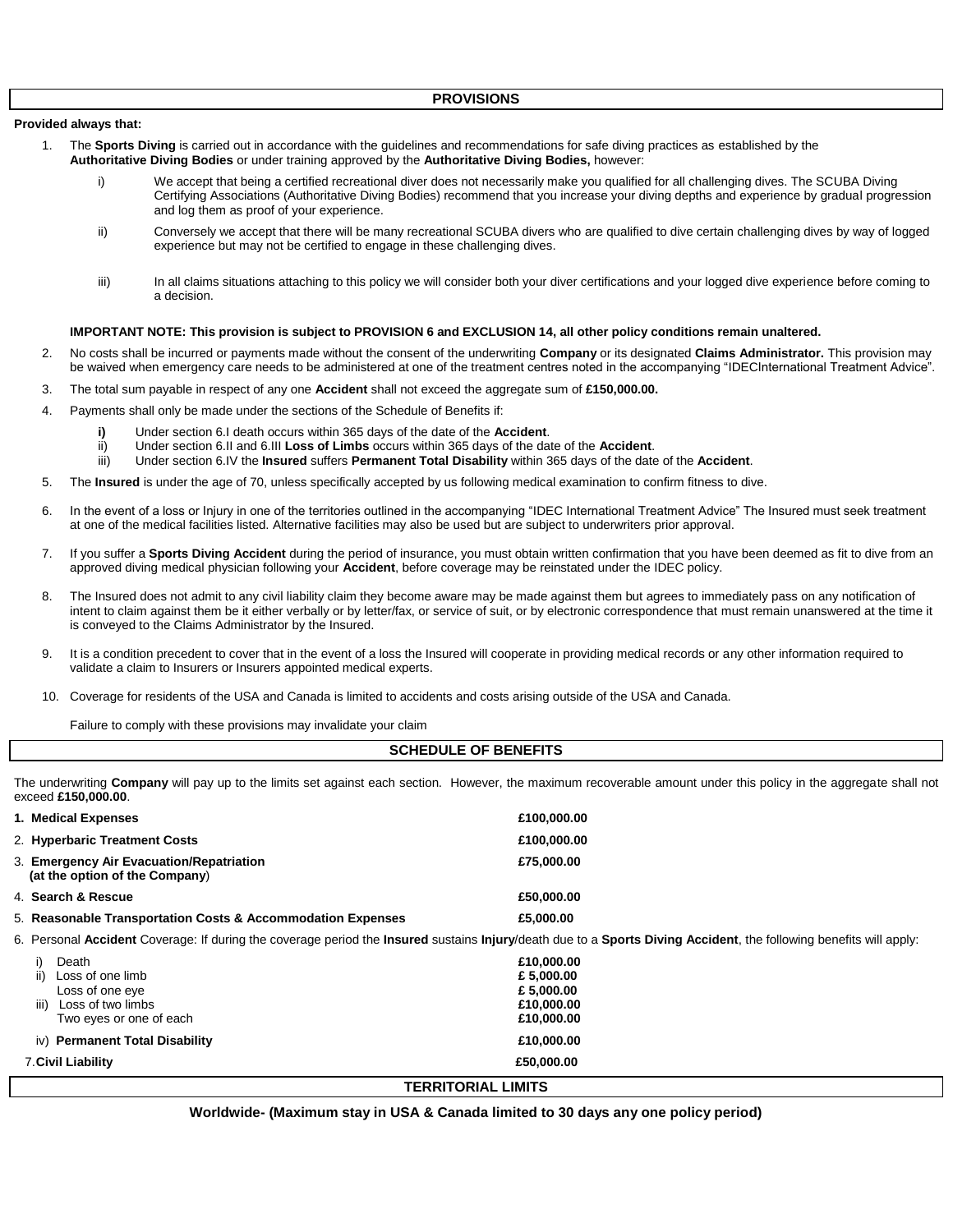### **EXCLUSIONS**

The insurance does not provide coverage for any **Accident / Injury** resulting directly or indirectly from:

- 1. War, invasion, acts of foreign enemies, hostilities (whether war be declared or not), civil war, rebellion, revolution, insurrection or military or usurped power.
- 2. Radioactive contamination of any nature.
- 3. The discharge, explosion or use of a weapon of mass destruction employing nuclear fission or fusion, or chemical, biological, radioactive or similar agents, by any party at any time for any reason
- 4. Persons aged 70 years or over who have not been specifically accepted under this insurance following medical examination to confirm fitness to dive.
- 5. Willfully self-inflicted injury or illness, effects of alcohol or drugs (other than prescribed by a physician in full recognition of the **Insured's Sports Diving** Activities) and/or any self exposure to unnecessary risk (unless in an attempt to save human life).
- 6. Any pre-existing health condition which the insured was undergoing, suffering from, recovering from or awaiting treatment for prior to **Sports Diving**.
- 7. **Sports Diving** against medical advice.
- 8. Any mental or psychological disorder of any nature and the consequence of a covered Accident leading to mental or psychological disorder.
- 9. Any Civil law suit brought against the Insured in the USA and Canada, their territories and possessions.
- 10. Any fraudulent, dishonest or criminal act the **Insured** or person(s) with whom the **Insured** is in collusion.
- 11. Any **Injury/Accident** not reported to the **Claims Administrator** or **Assistance Company** within 31 days of the occurrence which may give rise to a claim under this insurance.
- 12. Any and all **Injury** sustained while using a speargun or similar device when used in conjunction with an aqualung.
- 13. Any freediving competition or national or international record attempts unless specifically agreed by the Underwriters in writing.
- 14. Subject always to your **Authoritative Diving Bodies** recommendations for safe diving practice and unless otherwise endorsed, this insurance excludes diving:
	- i) that is not carried out in accordance with the guidelines and recommendations for safe Sports Diving practices as established by the **Authoritative Diving Bodies**
	- over 130 metres in sea water unless Underwriters agreement is obtained after a written submission ii)
	- iii) without the correct diver certification and/or lack of provable experience by way of your logged dive records.

### IMPORTANT NOTE: This Exclusion will not apply in an attempt to save human life & accidental breach due to faulty equipment or provable experience by way of your logged dive records.

- 15. Any and all claims notified or made after 30 days from the end of the insured period are excluded.
- 16. Claims for unauthorised **Search and Rescue** costs.
- 17. Any Civil Liability claim as a result of engaging in professional teaching or supervision of Recreational Diving, any death, injury of your employees, any damage to property owned by or in the care custody or control of your employees and any loss of or damage to property which belongs to your family, belongs to you household or was in their care custody or control at the time they were lost or damaged are excluded.
- 18. This insurance excludes any Accident that leads to broken bones or damage to the bones, teeth, braces or palate, broken vertebrae, damage to ligaments, tendons and muscles unless the Accident occurs in an unexpected and fortuitous way whilst performing the Insured activity with a licensed dive school. The maximum sum recoverable is £3000.
- 19. All claims incurred whilst out of the water unless verified by a licensed dive school within 7 days of the incident are excluded
- 20. Illness, sickness or disease not directly identifiable as a result of a diving Accident are excluded.
- 21. Medical Expenses incurred in a territory outlined in the "SCUBAMEDIC International Treatment Advice" at any medical facility not listed without the Company's prior approval are excluded.
- 22. Excluding claims made by residents of the USA and Canada for accidents and costs arising in the USA and Canada.
- 23. Myocardial infarctions (Heart attacks), brain haemorrhage, strokes and arterial occlusions of any kind.

Neither the assistance company nor Compensa Vienna Insurance Group ADB Latvia branch are responsible for the availability, quantity, quality or the results of any medical treatment provided, or for the failure of the Insured to seek medical services.

### **CANCELLATION**

Insurers give you a Cooling Off Period of 14 days from the time you receive the policy. If the policy and schedule does not provide you with the protection that you want and you do not want to continue with the insurance you may cancel the policy within this period and obtain a full refund, provided that the period of insurance has not commenced. Cancellations made after the Cooling Off Period has ended and after the policy has commenced will be calculated at pro rata but subject to a maximum return of premium of 50%, and provided that no claims have been made or are pending. Only policies with periods of insurance in excess of 31 days can be cancelled after the Cooling Off period. The Underwriters hold the right to cancel this Insurance at any time within the Period of Insurance by giving written notice. It is agreed that the insurer shall not give less than fifteen (15) days prior notice of cancellation to the Insured. This Insurance will then be cancelled on the basis of a pro-rata refund provided there is no claim paid or outstanding, in which case no refund will be offered.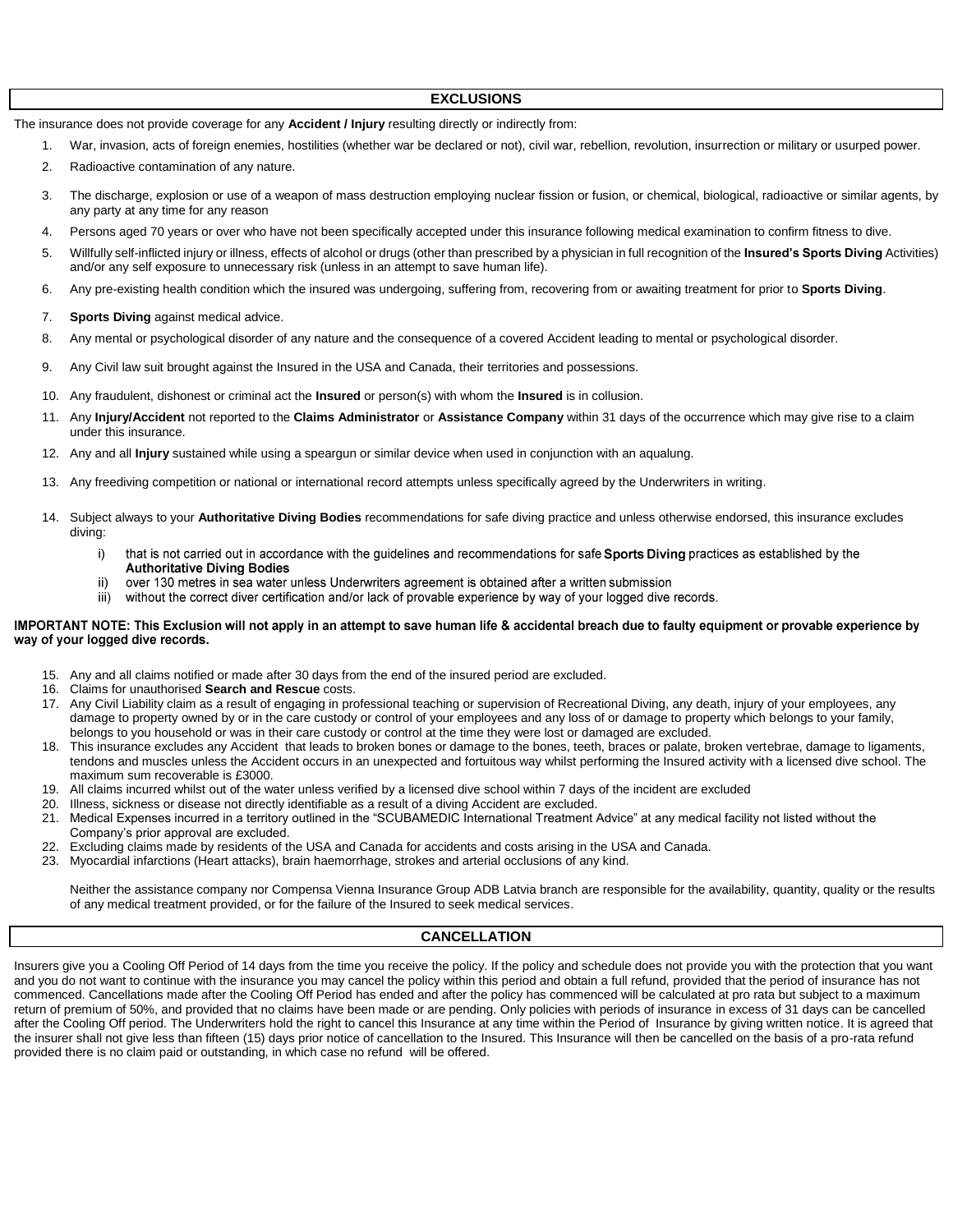### **SUBROGATION & NON CONTRIBUTION CLAUSE**

The underwriting Company has the right to recover against any other valid Insurance Policy or Source which could be called into contribution. Where another policy covering the same claim is in force this policy shall apply only in excess of any amount paid under such other insurance. This policy will not contribute to any claims that would or have been declined under the terms of this policy or any endorsements, conditions or exclusions issued to the Insured with this policy.

### **JURISDICTION**

For the purposes of policy disputes between the Insured master policy holder and the insurers is Latvia. It is noted and agreed that law & jurisdiction for claims shall be noted as the territory in which the insured member resides, excluding USA, Canada and their territories or possessions.

### **DATA PROTECTION**

The Policy holder shall agree that the Insurer as a system manager and operator of personal data processes the Policy holder's personal data (including specific categories of data and personal identification (classification) codes) with an aim to ensure fulfilment of the Insurance agreement or provide information to the Policy holder about services rendered by the Insurer and its cooperation partners and/or transfer them for processing to the third person with an aim to ensure fulfilment of the Insurance agreement or to provide the Insurer's defined information about its services to the Policy holder.

The Insurer shall not disclose information about the Policy holder and Insured to the third persons, except for the cases stipulated in laws and regulations of the Republic of Latvia. However the Insurer, for provision of efficiency of its commercial activity, shall be entitled to exchange information with other Insurers about the Insured and Policy holder.

### **WHAT TO DO IN THE EVENT OF A DIVING ACCIDENT**

The Insured Persons should use the services of the following named assistance company to the full for all emergency matters, medical emergency matters, inpatient hospital treatment and evacuation/repatriation. The assistance company will be solely responsible for all decisions on the most suitable practical and reasonable solution to any problem, and all such assistance is subject to the prior approval of said assistance company:

Mayday Assistance (Mayday)

Tel: +44 (0)208 050 1991

Email: operations@maydayassistance.com

Mayday Assistance may be contacted at any time, should the Insured Person require advice or assistance regarding all emergency matters.

In the event of an Insured Person requiring in-patient hospital treatment and/or evacuation/repatriation, it is imperative that Mayday are contacted and authorisation obtained prior to such treatment and/or evacuation/repatriation taking place.

Mayday must be informed that this Contract covers the person concerned and the following details must be provided:

•The Insured Person's name

•The Insured Person's location

•The Insured Person's details (including passport/visa etc).

•The Policy number

•ID reference number "DA-IDEC-P"

•The name and phone number of the doctor and hospital treating the Insured Person (if applicable)

•Any additional people (outside of normal protocol) that should be updated throughout the case

•Nature of the incident

•The desired end state (what you want Mayday to do)

•Any other pertinent information on the incident that may affect Mayday's response

Failure to contact Mayday and obtain authorisation may prejudice the claim and could mean that some or all of the costs involved may not be paid. The Insured Person should not attempt to find their own solution and then expect full reimbursement from the Underwriters without prior approval first having been obtained from Mayday Assistance.

In the event that cover cannot be established at the outset of an emergency it is agreed that the first named insured will guarantee payment until such time that cover can be accepted by insurers

### **NOTICE TO PHYSICIANS AND HOSPITALS**

Please contact Mayday Assistance (Mayday) immediately for benefits verification and procedures. Call 24 hours a day on +44 (0)208 050 1991

**COMPLAINTS**

Any complaint you may have regarding your policy may be addressed to Dive Master Insurance Consultants Ltd, 17-23 Rectory Grove, Leigh-on-Sea, Essex, SS9 2HA, United Kingdom. Dive Master Insurance Consultants Ltd will try to resolve your complaint.

Complaints of the Policy holder or Insured person submitted in written, shall be examined by the Insurer providing a written answer in 20 days as of receiving the claim or complaint.

In the event that you remain dissatisfied and wish to make a complaint you can do so at any time by referring the matter to:

Ombudsman of the Association of Latvian Insurers Lomonosova iela 9-10, Riga, LV-1019 E-mail: office@laa.lv Web-site: www.laa.lv Local phone number: (+371) 67360898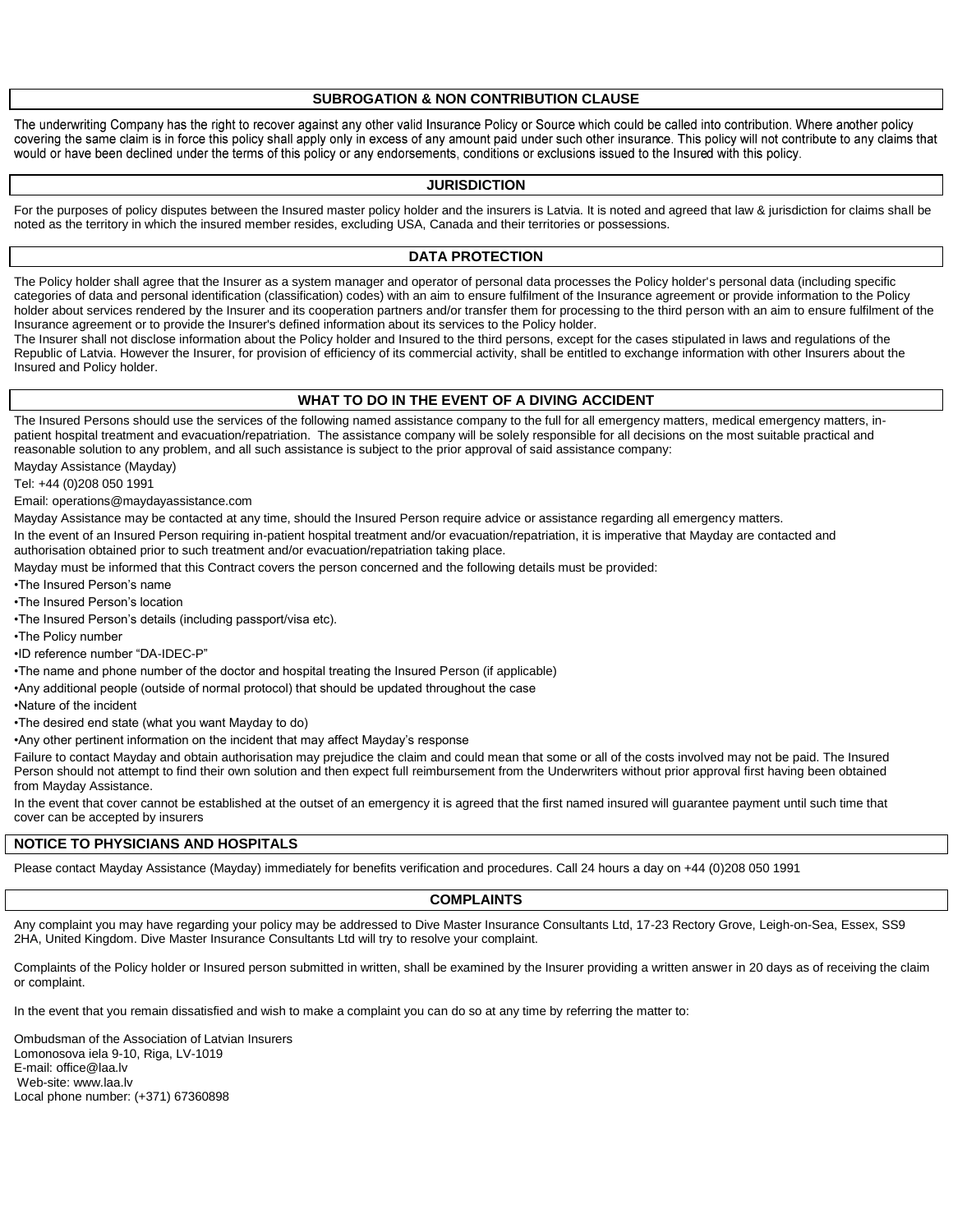

# Dive Master Insurance IDEC International Treatment Advice

# *IMPORTANT NOTE: This advice forms part of your policy wording. See Provisions 2 & 6 and "WHAT TO DO IN THE EVENT OF A SPORTS DIVING ACCIDENT"*

# *EGYPT RED*

# **Sharm International Hospital**

Sharm El Sheikh South Sinai (+2) 069 366 0318 (phone) Emergency (+2) 010 512 3964

### **[Hyperbaric Medical Center](http://http/www.sharmchamber.com/)** Travco Marina Old Town Sharm El Sheikh (+20) 12 212 42 92 (phone) / +20 (69) 661 011 (fax) [hyper\\_med\\_center@sinainet.com.eg](mailto:hyper_med_center@sinainet.com.eg)

## **Marsa Alam Baromedical** Marsa Shagra Marsa Alam (+2) 012 436 2222 (phone) Emergency (+2) 012 243 3116

**Hyperbaric Medical Center – Dahab** Next to Dahabeya Hotel P.O.Box 61 Dahab +20 693 640 536 (phone) dahabchamber@sinainet.com.eg Hotline numbers: +20 101 433 325 +20 123 331 325

**Naval Hyperbaric Medical Center (NHMC)** El Corniche Rd Sekala Hurghada (+2) 065 3449 151 (phone) Emergency (+2) 065 3449 150

## **Hypermed**

Located in front of Hurghada Airport Korniche Road (Nr. Arabia Resort) Hurghada (+2) 012 218 7550 (phone) Emergency (+2) 010 218 7550

# *Jordan*

**[AQABA DIVING CHAMBER](http://http/www.jrms.gov.jo/Default.aspx?tabid=154&language=en-US)** Princess Haya Hospital Aqaba Jordan +962 32014114 (phone)